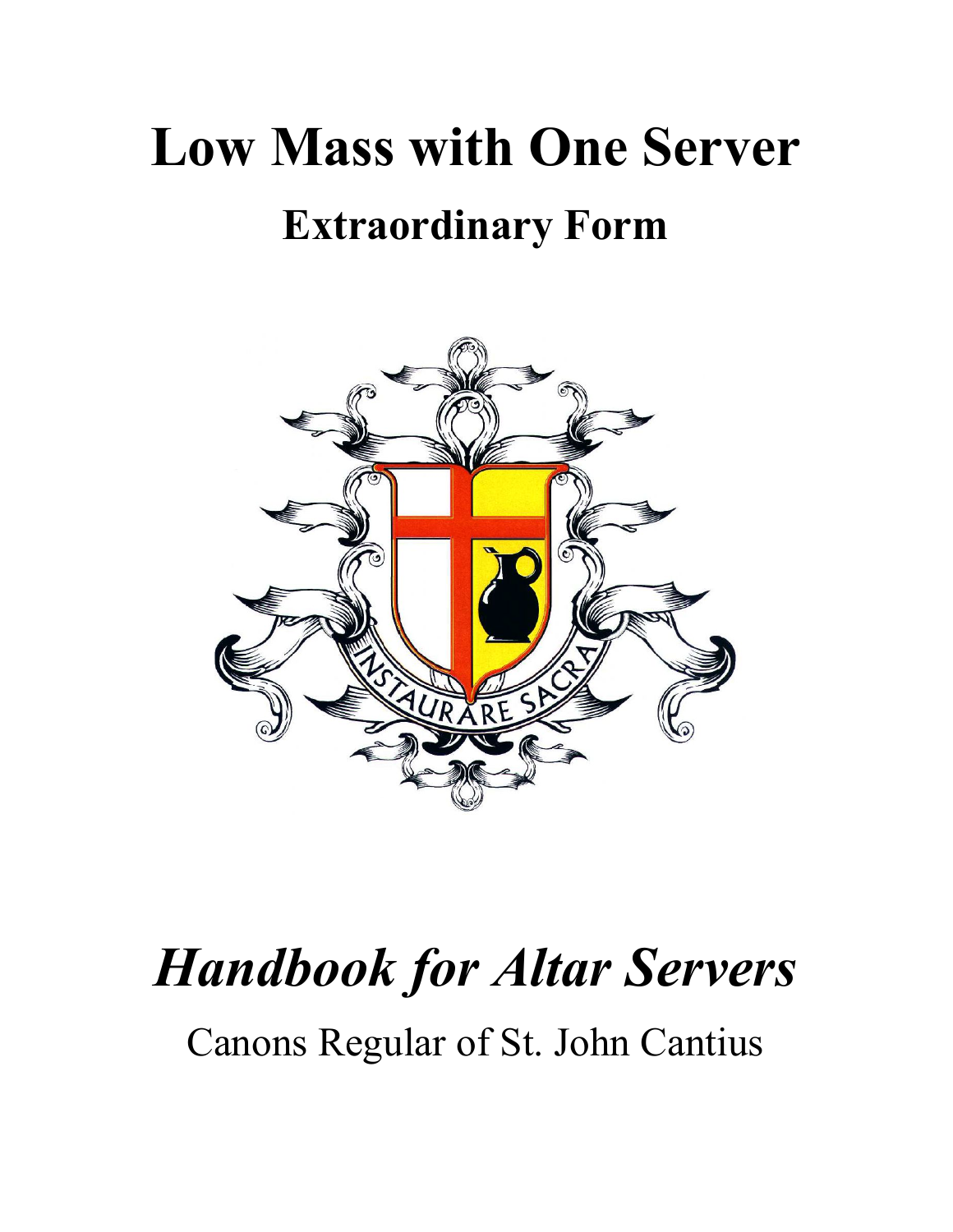#### **Preparations before Mass:**

- Servers vest in the altar boy sacristy *(if applicable).*
- Light two candles on the altar.
- Put the key in the tabernacle door and the altar cards on the altar.
- When the Celebrant has arranged the ribbons of the Missal in the sacristy, put the Missal and the Missal stand on the Epistle side of the altar with the Missal shut, with the binding facing away from the tabernacle.
- Put water/wine cruets on the credence table on the Epistle side with the lavabo towel and dish.
- *●* Put out one server paten on the credence table.
- *●* When all are prepared, the celebrant leads the prayers before Mass and bows to the crucifix *(if applicable).*
- *●* The server offers the Celebrant holy water with his right hand fingers and then rings the bell for the beginning of Mass.

#### **Procession:**

- The server (**Ac**) leads out the Celebrant (**C**) from the priest sacristy. They both turn together and face the altar. The **Ac** stands to the right of the **C**.
- The **C** will then hand his biretta to the **Ac** who gives the osculation to first the **C's** hand and then to his biretta.
- The **C** and **Ac** should then genuflect together.
- As the **C** ascends the steps to place the chalice on the altar and open the Missal, the **Ac** should turn right and walk to the sedilia and place the **C's** biretta on his seat. The **Ac** then returns to the center of the altar, genuflects, and turns left to walk about one or two steps over before turning right to face the altar where he remains standing, waiting for the **C**.
- The C will return to the center of the altar, bow to the cross, and return down the steps to his original position where he genuflects and, at the same time, the **Ac** kneels on the floor (not the step).

#### **Prayers at the Foot of the Altar:**

● The **C** leads the Prayers at the foot of the altar and the **Ac** responds accordingly.

#### **Introit:**

- After finishing the Prayers at the Foot of the Altar the **C** will ascend the steps, kiss the altar, and then turn and walk to the Epistle Side where the Missal is.
- Simultaneously, the **Ac** should rise when the **C** reaches the top step and then he turns left, walks a reasonable distance to his spot, turns right facing the altar and then kneels on the first step.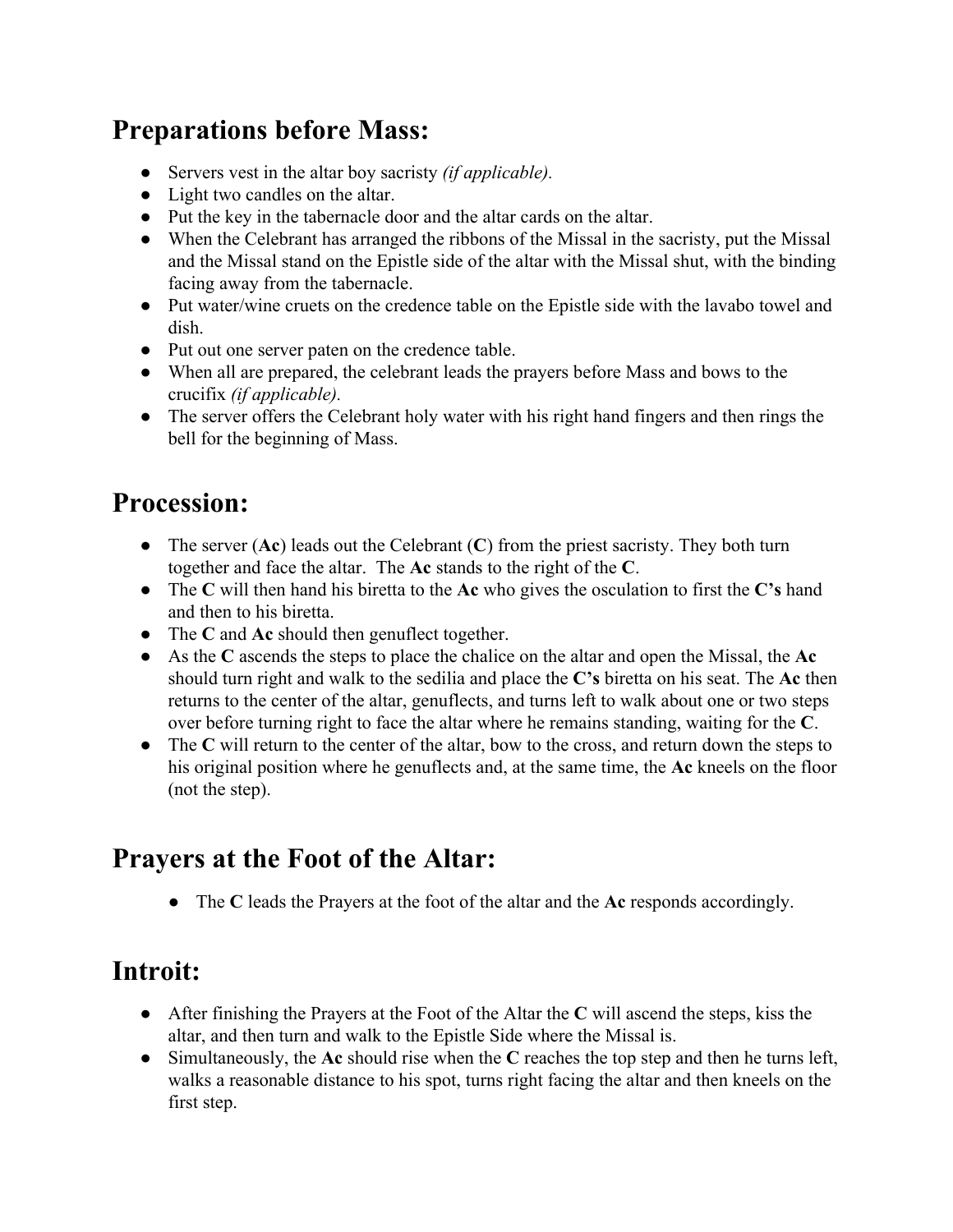- As the **C** begins the *Introit* both he and the **Ac** should make the sign of the cross.
- When the **C** prays the *Gloria Patri* the **Ac** should make a moderate bow with the **C** but the **Ac** does not turn to face the cross as he does so (instead, he does it straight forward).

# **Kyrie/Gloria:**

- The **C** then moves to the center of the altar and says the Kyrie which the **Ac** alternates the responses with him. The **C** will then pray the *Gloria*. During the times that the **C** bows his head, the **Ac** should likewise make a moderate bow of his head. The **Ac** should make the *Sign of the Cross* with the **C** at the words *Cum Sancto Spiritu.*
- The **C** will then kiss the altar, turn to face the people and say, *Dominus Vobiscum.* The **Ac** responds and the **C** turns left to walk to the Epistle Side where he prays the *Collect*, the Epistle and the Gradual and Alleluia (or tract).
- When the **C** says, *Oremus* the **Ac** should make a moderate bow and respond as appropriate to the conclusion of the Collect.

# **Epistle:**

- The **C** will then read the Epistle. Afterwards, he will cue the **Ac** by placing his left hand on the altar. The **Ac** will then know to respond with, *"Deo Gratias."*
- After responding, the **C** reads the Gradual and the Alleluia. Meanwhile the **Ac** will rise, turn right, genuflect in the middle of the sanctuary, turn right again and continue to the Epistle Corner and stand on the floor and wait, facing the **C**.
- When the **C** finishes the Alleluia (or tract) he will move to the center of the altar for the *Munda Cor Meum* prayer. As he moves, the **Ac** should ascend the predella, take the Missal on the stand, bow to the cross, and then descend the steps directly to the foot of the altar in the middle.
- There, he will face the altar, genuflect, and go directly up the steps to the Gospel Side where he will place the Missal on the far left corner slightly angled to the North.
- The **Ac** then turns to his left, goes down one step on the Gospel Side, turns around to his right to face the Missal and waits for the **C** to arrive.
- They make the usual responses for the introduction of the Gospel.
- After making the responses, the **Ac** waits for the Holy Name to be mentioned in the Gospel, bows, and then turns to his left and departs down the steps, then across the sanctuary while genuflecting in the middle, and arrives at his place on the Epistle Side where he turns and faces toward the **C** for the remaining of the Gospel.
- When the **C** finishes the Gospel and he reverences the Missal the **Ac** should respond, *"Laus tibi Christe."*
- The **C** will carry the Missal to the center of the altar and the **Ac** will turn to face forwards.
- **If there is a homily:**
	- o The **C** will bow to the cross and descend the steps, meeting the **Ac** in the center where they both genuflect.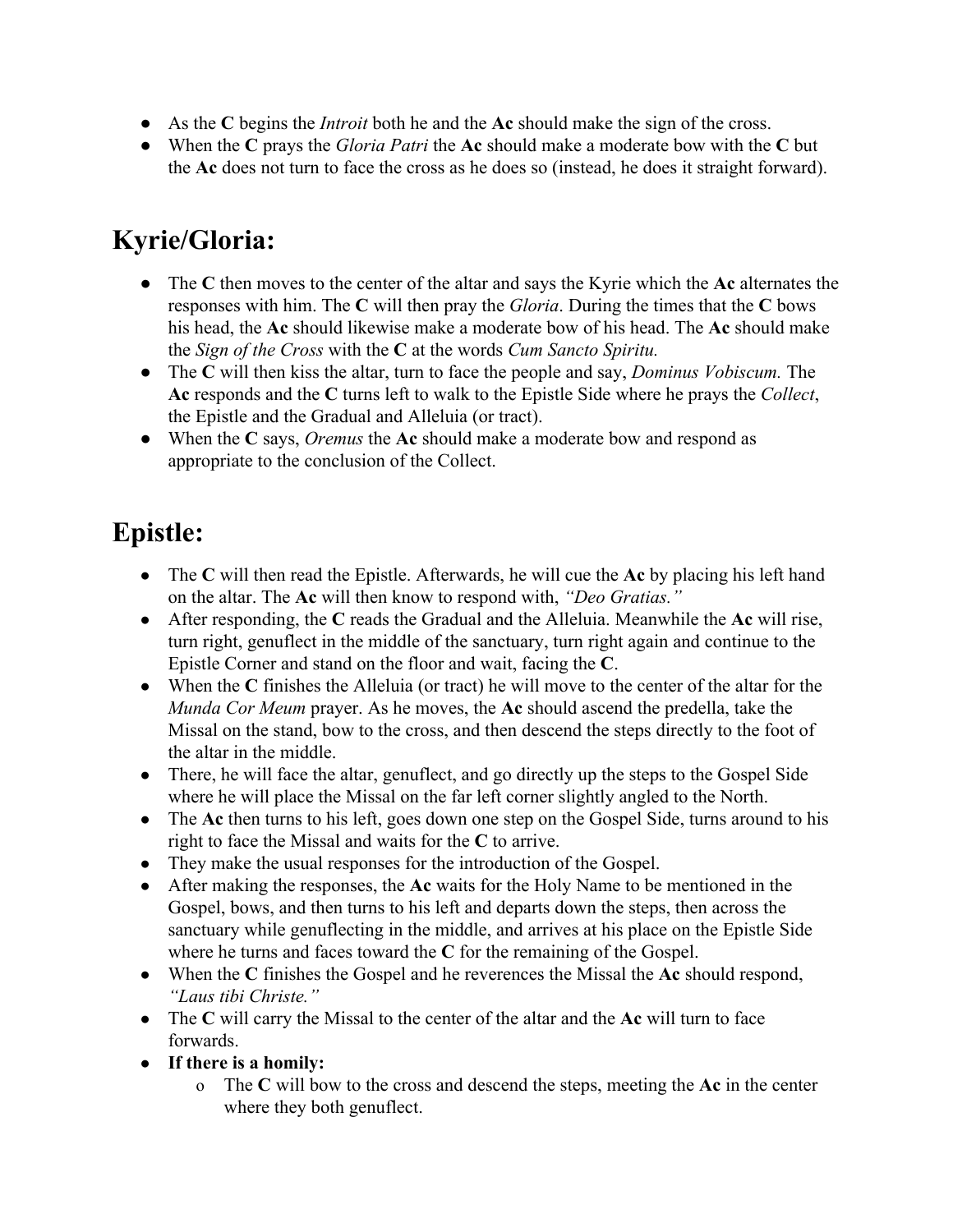- o The **C** will go to the pulpit while the **Ac** goes to his seat at the sedilia.
- o Upon arriving at the sedilia he should make a moderate bow to the cross and then to the **C** before sitting.
- o The **Ac** should stand if the Gospel is read in the vernacular and repeat the process for sitting again.
- o When the homily has finished the **Ac** should rise to meet the **C** at the foot of the altar where they will genuflect together. The **C** will ascend the steps and the **Ac** will move to his spot at the Epistle Side where he will immediately kneel on the first step.
- **If there is NO homily:**
	- o The **Ac** should immediately kneel on the first step and Mass continues.

#### **Credo:**

- **If there is a Credo:**
	- o The **C** will intone the *Credo* and the **Ac** should make the proper moderate bows with the **C** and make a profound bow for the *Et Incarnatus Est* as the **C** genuflects.
	- o When the *Credo* is finished, the **Ac** should make the Sign of the Cross with the **C** at the *et vitam venturi saeculi.*
- **If there is NO Credo:**
	- o The **C** moves directly into the Offertory.

#### **Offertory:**

- The **C** then kisses the altar, turns to face the people, and says, *"Dominus Vobiscum."* The **Ac** responds and the **C** turns back around, says *"Oremus"* and begins the Offertory Verse. Afterwards, the **C** removes the chalice veil from the chalice and the **Ac** simultaneously rings the bells once.
- The **Ac** should then rise and turn right to go directly to the credence table.
- There he picks up the wine and water cruets. The wine should be held in his right hand with the handle facing out and the water should be held in his left hand with the handle facing out.
- He then stands at the foot of the predella on the Epistle Side and waits until the **C** has placed the paten under the corporal. The **C** then walks to the Epistle Corner.
- The **Ac** ascends the steps, makes a moderate bow to the **C** and then kisses the wine cruet before handing it to the **C.** After the **C** has received the wine cruet the **Ac** transfers the water cruet to his right hand and kisses it.
- He then receives the wine cruet in his left hand and hands the water cruet to the **C.** Afterwards he switches the wine cruet to his right hand, kisses it and waits to receive the water cruet. He receives it with his left hand and kisses it. He makes a moderate bow to the **C** and then returns down the predella back to the credence table.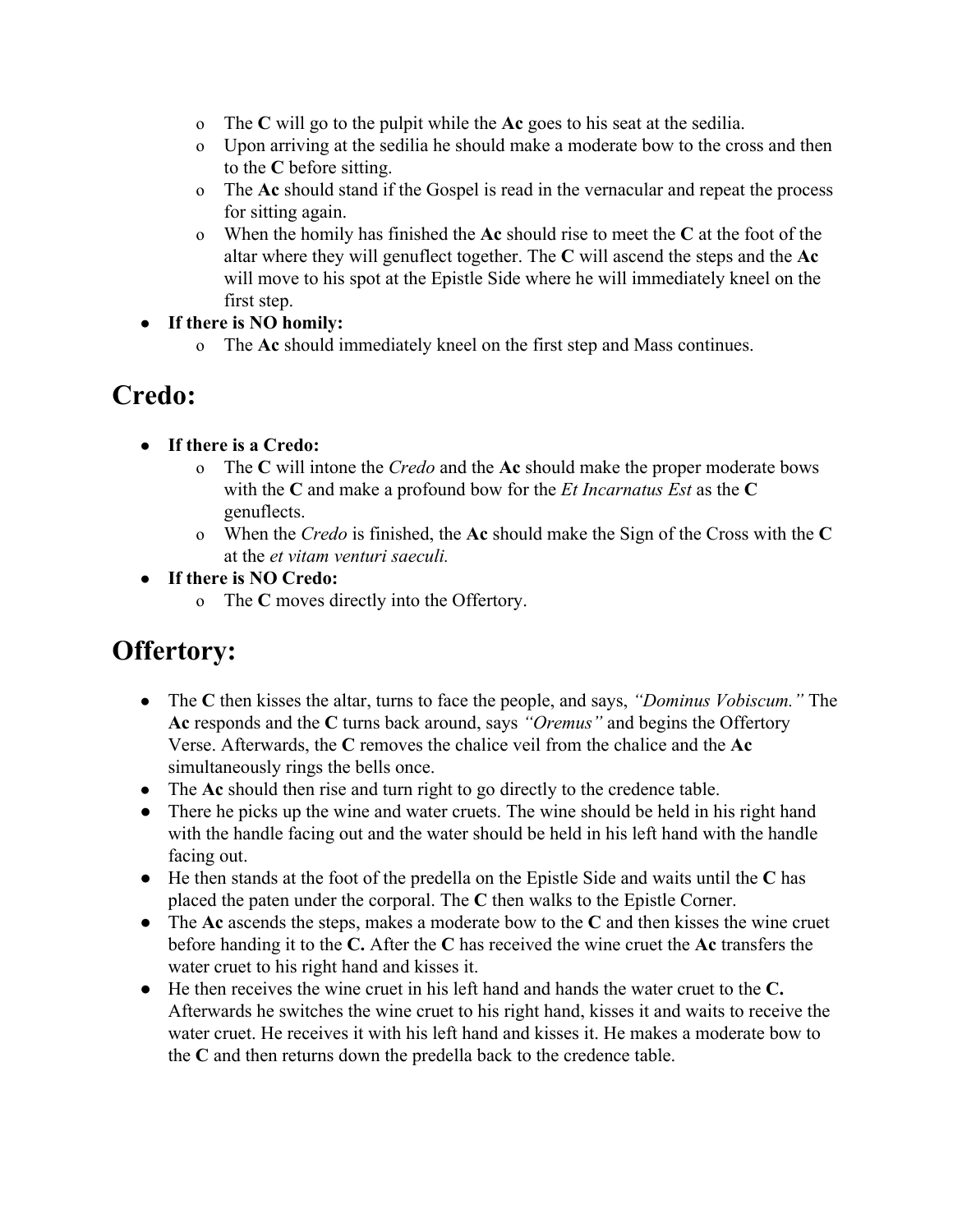- He returns the cruets and places the finger towel over his left wrist and picks up the lavabo dish with his left hand. He picks up the water cruet with his right hand and then returns to the foot of the predella on the Epistle Side.
- When the **C** prays the *Suscipe* and returns his hands to the base of the altar, the **Ac** ascends the steps, makes a moderate bow as the **C** approaches him, and then pours water over the **C's** fingers. The **Ac** should then offer his wrist with the finger towel and wait for the **C** to dry his fingers and return the towel to his wrist.
- The **Ac** makes another moderate bow and turns to his right and returns down the steps putting the dishes and towel back on the credence table.
- The **Ac** returns to his spot at the Epistle Side, kneels on the first step, and waits for the **C** to turn and say the *"Oratre Fratres"* prayer.
- Once the **C** has finished the prayer and turned all the way around the **Ac** bows profoundly and says his response. When finished, he kneels erect.

#### **Sanctus:**

● The **C** will continue and begin the Preface dialogue. When he begins the *Sanctus* the **Ac** should make a profound bow and ring the bells three times. When the **C** reaches the part, *"Benedictus qui venit in nomine Domine, Hosanna in excelsis*, the **Ac** should kneel upright and make the Sign of the Cross with the **C.**

#### **Canon:**

- The **Ac** remains kneeling at his spot for the duration of the Canon.
- He rings the bells once at the *Epiclesis* and then moves the bells up to the top step closer to the **C** (to the **C's** right). He then stands, turns diagonal and walks up the steps and kneels on the top step to the right of the **C.**
- After the **C** finishes the Words of Institution he genuflects and the **Ac** bows profoundly as he rings the bells once. The **C** will then elevate the Sacred Host and the **Ac** should hold the back of the **C's** chasuble up with his left hand (going no higher than the base of the altar mensa) as well as ringing the bells three times for the elevation.
- As the **C** lowers the Sacred Host, the **Ac** should let go of the chasuble and bow profoundly and ring the bells once while the **C** genuflects.
- This same thing should be repeated for the elevation of the Precious Blood.
- After finishing the second consecration the **Ac** should silently carry the bells down to the center of the foot of the altar, genuflect, and then turn right to return kneeling at his spot.
- The **Ac** remains kneeling at his spot for the remainder of the Canon.

#### **Pater Noster:**

- At the *Pater Noster* the **Ac** should make his usual response: *"Sed libera nos a malo."*
- The **Ac** then responds to the **C's** *Pax domini* and waits for the *Agnus Dei.*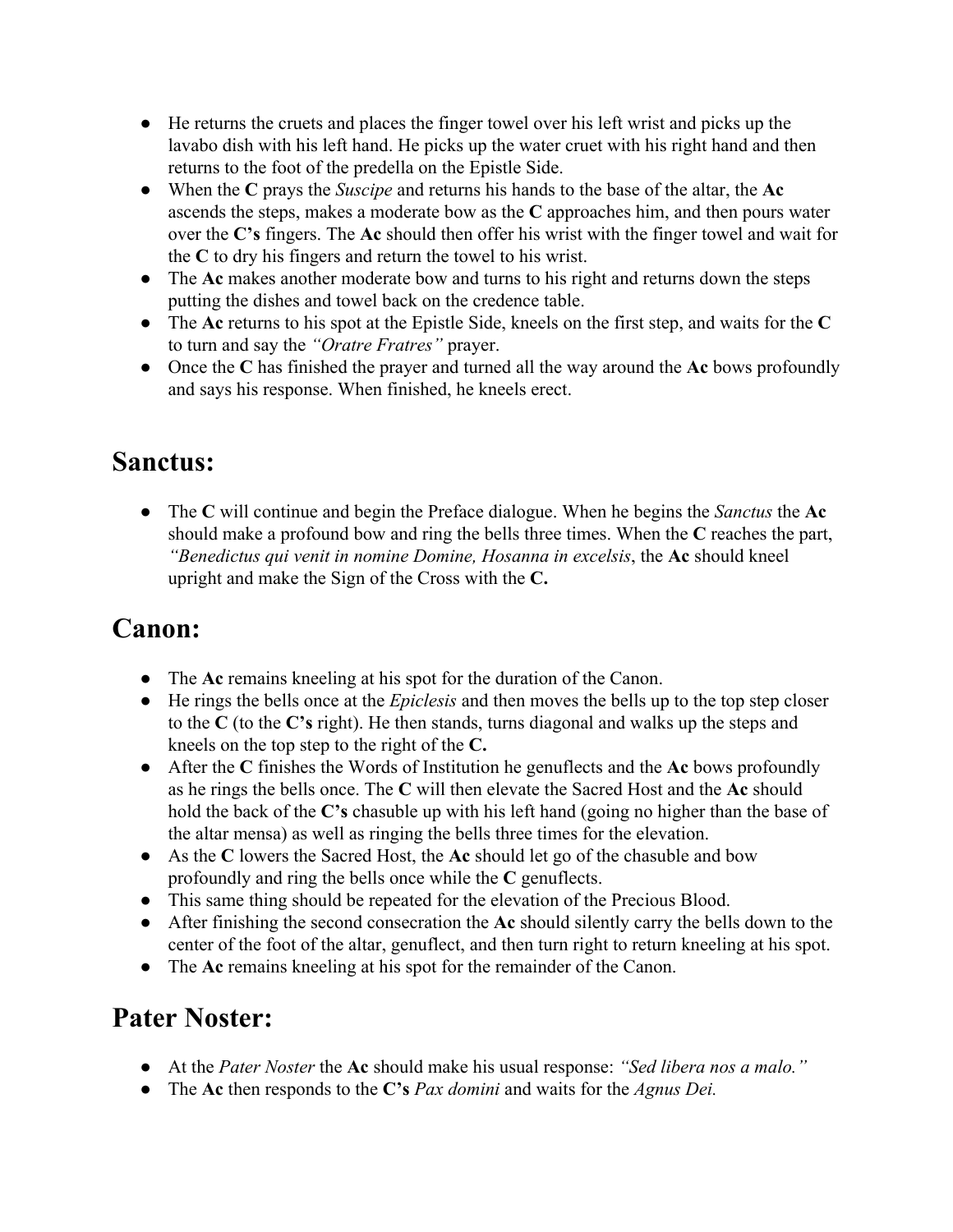#### **Agnus Dei:**

- The **Ac** makes a profound bow while the **C** says the *Agnus Dei.* Each time, he strikes his breast with his right hand (open) in unison with the **C. Ac** then kneels upright again after the *Agnus Dei*.
- The **Ac** should then wait for the **C's** *Domine non sum dignus.* Each of the three times that the **C** says this prayer the **Ac** should ring the bells once.
- After the third time, the **Ac** then moves the bells back to the position on the top step to the right of the **C**. He rises and turns right to go to the credence table to retrieve the communion paten.
- After getting the paten he walks to the center of the sanctuary holding the paten in his left hand, genuflects, and diagonally walks to his spot to the right of the **C** and kneels.
- **If reciting the** *Confiteor***:**
	- o When the **C** consumes the Precious Blood, the **Ac** should bow profoundly and pray the *Confiteor* as normal.
	- o As the **C** begins the *Indulgentiam* the **Ac** should kneel upright and make the Sign of the Cross with the **C.**
- **If no** *Confiteor***:**
	- o They move on directly into the people's *Domine non sum dignus.*
- The C then turns facing the congregation holding the paten and one host above it and recites the *Ecce Agnus Dei.* Then, both the **C** and the **Ac** recite the people's *Domine non sum dignus* three times. While doing so, the **Ac** should ring the bells each time.

## **Communion:**

- The **Ac** then moves the bells down the steps with his right hand (so that they are out of the way).
- He then receives the Eucharist, rises, and steps to the side to allow the **C** to walk down the steps. The **Ac** should switch to the **C's** right side by walking behind him.
- The **Ac** then assists with the distribution of communion by placing the paten under the chins of the communicants lined up at the communion rail.
- Once everyone has received communion, the **C** takes the paten from the **Ac** with his right hand and returns to the top of the altar.
- The **Ac** follows immediately behind and stands on the step below the top of the predella and waits for the **C** to purify the paten.
- After doing so, the **C** hands the paten to the **Ac** who walks down the steps to the center, genuflects, and then goes to the credence table where he puts the paten away.
- There, he picks up the water and wine cruets. He should hold the wine cruet in his right hand and the water cruet in his left hand (both with the handles facing him).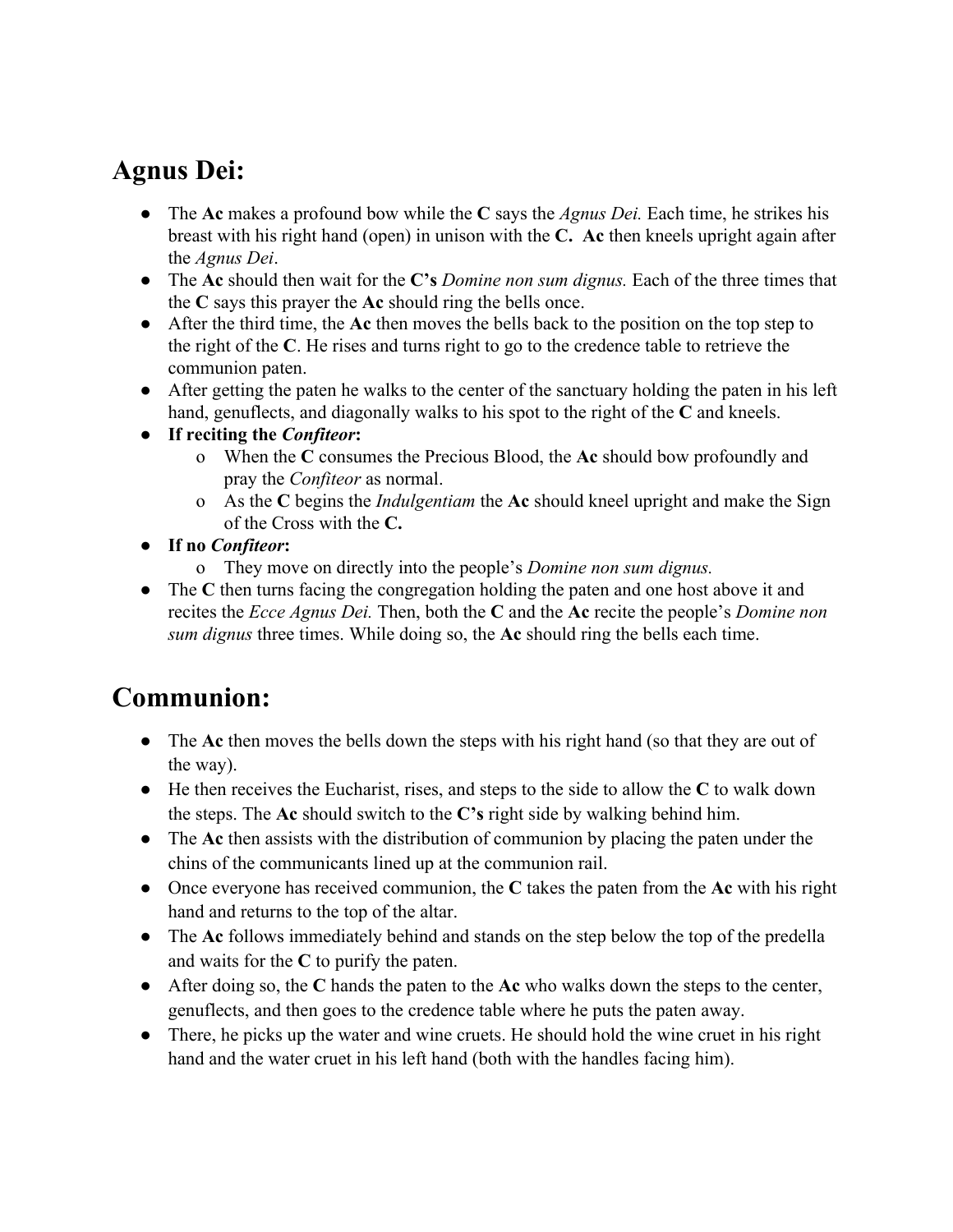- He then walks to the Epistle Corner on the floor and waits for the **C** to close the tabernacle and put the altar card back in front of it.
- At that cue, the **Ac** ascends the steps and goes directly to the **C** in the center (without bows) and pours the wine into the chalice. When the **C** tilts the chalice (or bows) the **Ac** stops pouring, makes a small head bow, and turns right to move to the Epistle Side of the altar, descends to the top step, and turns to his left to face the priest, where he waits.
- The **C** will then move to the Epistle Side for the ablutions. He places the chalice on the altar and the **Ac** should make a moderate bow to him as he approaches, pour a small drop of wine over the **C's** fingers and then pour a water over his fingers until **C** gives a signal.
- When finished, the **Ac** makes another moderate bow to the **C,** turns right and descends the steps and returns the cruets to the credence table.
- The **Ac** then walks out the center of the sanctuary, genuflects, and then walks to the Gospel Side on the floor where he then ascends the steps, picks up the Missal, bows, and then walks directly to the floor at the center. There he genuflects and walks directly up to the Epistle Corner and places the Missal at its usual spot.
- The **Ac** then picks up the chalice veil, bows, and walks directly to the floor at the center. There, he genuflects and walks directly up to the Gospel Side where he places the chalice veil to the **C's** left. He bows, turns left, and walks down the Gospel Corner steps to the floor and then walks around the predella to his spot on the Gospel Side. There he kneels on the first step at his usual position.
- The **Ac** kneels there as the **C** builds the chalice, moves to the Epistle Side to pray the Communion Verse and then returns to the center for the *Dominus Vobiscum.*

#### **Postcommunion:**

- The **Ac** makes the usual response and the **C** returns to the Epistle Side to pray the Post Communion. After finishing, he closes the Missal and returns to the center.
- The **Ac** makes the usual responses and signs himself for the final blessing.

## **Last Gospel:**

- Immediately after the final blessing, the **Ac** should rise. The **C** will move to the Gospel Corner where he will begin the introduction for the Last Gospel. The **Ac** makes the usual responses and signs himself for the Gospel.
- After doing so he turns right, walks to the center where he genuflects and then continues right to his position on the Epistle Side. Once arriving there he faces the **C** for the continuation of the Last Gospel.
- When the **C** genuflects, the **Ac** does so with him. When the **C** finishes the **Ac** responds, *"Deo Gratias"* and turns to face forwards.